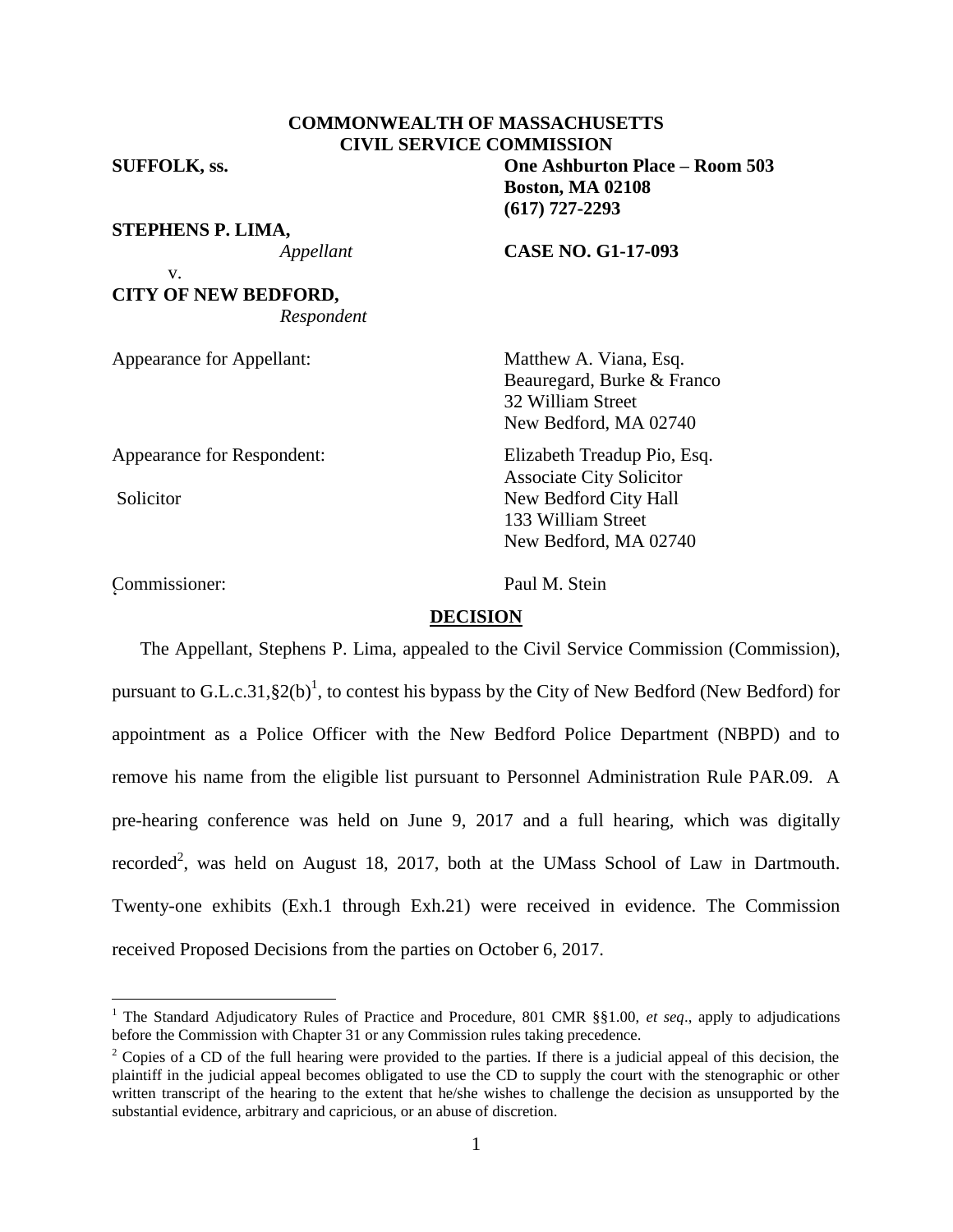### **FINDINGS OF FACT**

Based on the Exhibits entered into evidence and the testimony of the following witnesses:

*Called by the Appointing Authority*:

- NBPD Lieutenant Ricard Rezendes
- NBPD Police Officer Nelson Goncalves
- NBPD Police Detective Dominique Sherburne

*Called by the Appellant:*

Stephens P. Lima, Appellant

and taking administrative notice of all matters filed in the case, pertinent law and reasonable inferences from the credible evidence, a preponderance of evidence establishes these facts:

1. The Appellant, Stephens P. Lima, is a long-time New Bedford resident who was born and raised in New Bedford. He is a 2010 graduate of New Bedford High School and holds an Associate's Degree in Criminal Justice from Bristol Community College. He got married in October 2014. (*Exhs. 2, 3 & 19; Testimony of Appellant*)

2. In September 2013, Mr. Lima became a New Bedford Police Cadet, where he was assigned to answering 911 calls and assisting civilian dispatchers. He resigned his position in July 2016 for reasons that are explained below. (*Exhs. 2, 3 & 19; Testimony of Appellant*)

3. Mr. Lima holds the rank of Sergeant in U.S. Army Reserves in a unit that operates heavy military construction equipment. He was deployed overseas on active duty from January 2015 through December 2015. (*Exhs 2 & 19; Testimony of Appellant*)

4. In February 2016, Mr. Lima and his wife filed a joint petition for a "1A" no-fault decree which became final in July 2016. (*Exh. 3;Testimony of Appellant*)

5. In March, 2016, Mr. Lima took and passed a military make-up examination for Police Officer and his name was added to the then current eligible list, which since has expired. (*Exh.1*)

6. On or about April 4, 2016, Mr. Lima completed and submitted his Employment Application to the NBPD in connection with the department's on-going hiring (Certification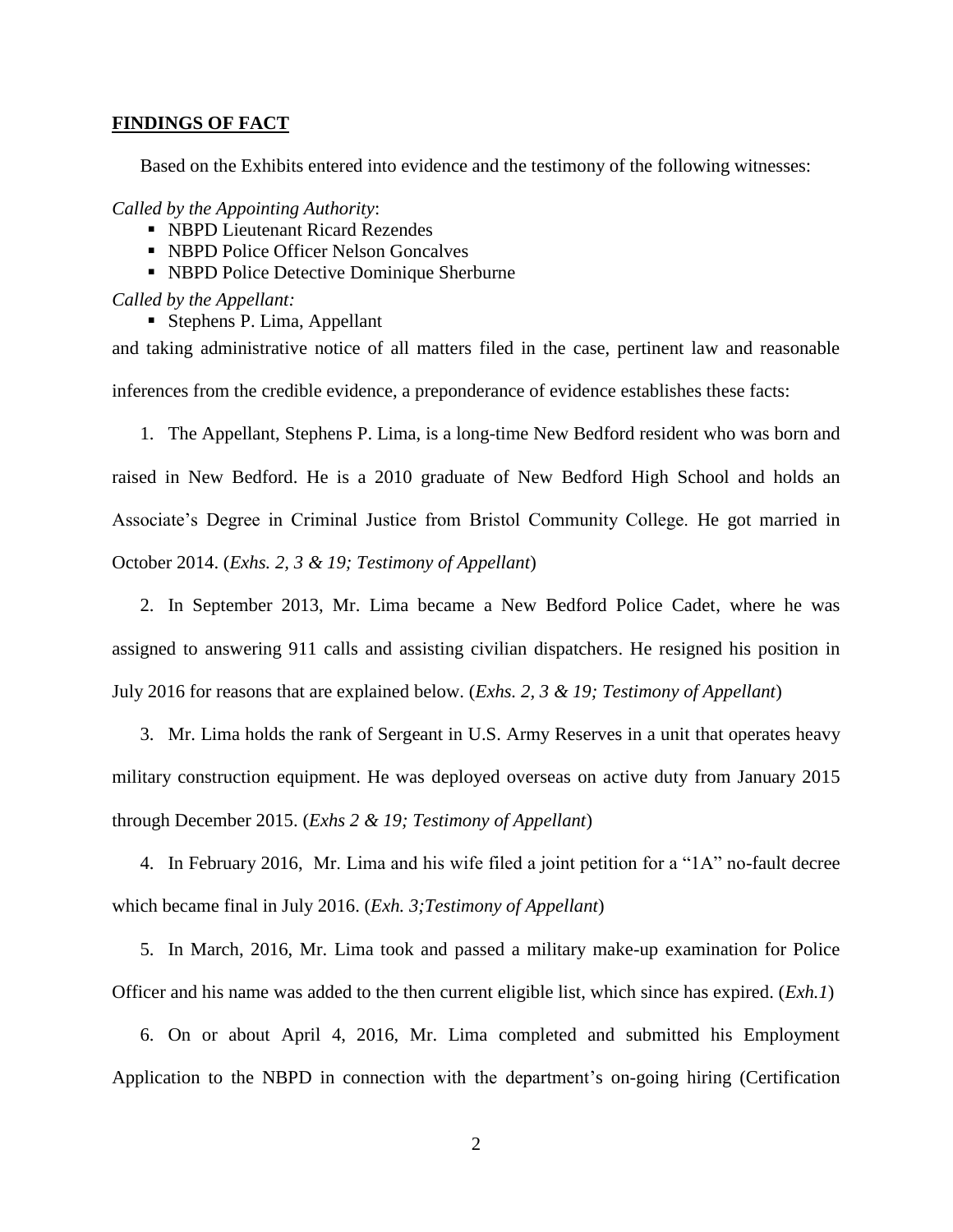#03724) for the original appointment of permanent, full-time Police Officers with the NBPD. (*Exhs. 2 & 18*)

7. During the NBPD's background investigation, the investigators discovered that (while on duty as an NBPD Police Cadet), Mr. Lima logged on to the department's computer system and made queries of a personal nature in the NBPD's internal Master Names Index (MNI) data base and the CJIS<sup>3</sup> network about his estranged wife and a mutual friend she had started dating. These queries included:

03/27/2016 – CJIS motor vehicle query of estranged wife (divorce pending)

 $04/14/2016$  – CJIS motor vehicle query of ex-wife

 $\overline{a}$ 

04/25/2016 – Department MNI query of friend after learning of his alleged arrest

Mr. Lima's ex-wife claimed that, at some point, Mr. Lima told her that he "ran her plates" and,

also some of her other friends (although no evidence conclusively confirmed this). (*Exhs. 3, 8* 

*through 12; Testimony of Officer Goncalves, Detective Sherburne & Lt. Rezendes*) 4

8. As part of the background investigation into Mr. Lima's application, on July 13, 2016, two background investigators (one male and one female) interviewed Mr. Lima's ex-wife.<sup>5</sup> The former spouse described her ex-husband as a "hot head" with "anger issues" who physically and

<sup>&</sup>lt;sup>3</sup> CJIS is a "restricted information system" maintained by the Department of Criminal Justice Information Services which contains a variety of personal information, including motor vehicle and criminal offender records, to which access and disclosure is regulated by statute (G.L.c.6,§167 et seq.) and regulations (803 CMR 7.00). improper access of CJIS for any "non-criminal justice purpose" is prohibited and may be punished by state and federal civil and criminal penalties. (*Exhs. 6 & 7*) In addition, NBPD officers are annually trained on these restrictions and NBPD General Order 2-13 on Computer Usage Policy provides: "The computer, software, and network they connect to are the property of the City of New Bedford and may only be used for legitimate business purposes." (*Exh. 4; Testimony of Officer Goncalves*)

<sup>&</sup>lt;sup>4</sup> The 4/14/2018 CJIS query was made with the log-on ID of another NBPD cadet, but NBPD records confirmed that cadet did not work that day but Mr. Lima did. I infer that Mr. Lima is responsible for this query. There were also queries about the mutual friend made by a different Cadet who admitted that he had also accessed the MNI data base in 2016 out of "curiosity" after Mr. Lima had told him of the friend's alleged arrest. (*Exhs. 9,10 & 15; Testimony of Officer Goncalves*)

<sup>&</sup>lt;sup>5</sup> In an initial telephone conversation with the male NBPD investigators who asked about "domestic issues" she paused and then said she would prefer not to answer the question. She requested a female officer to attend the interview. (*Exh. 3; Testimony of Officer Goncalves & Detective Sherburne*)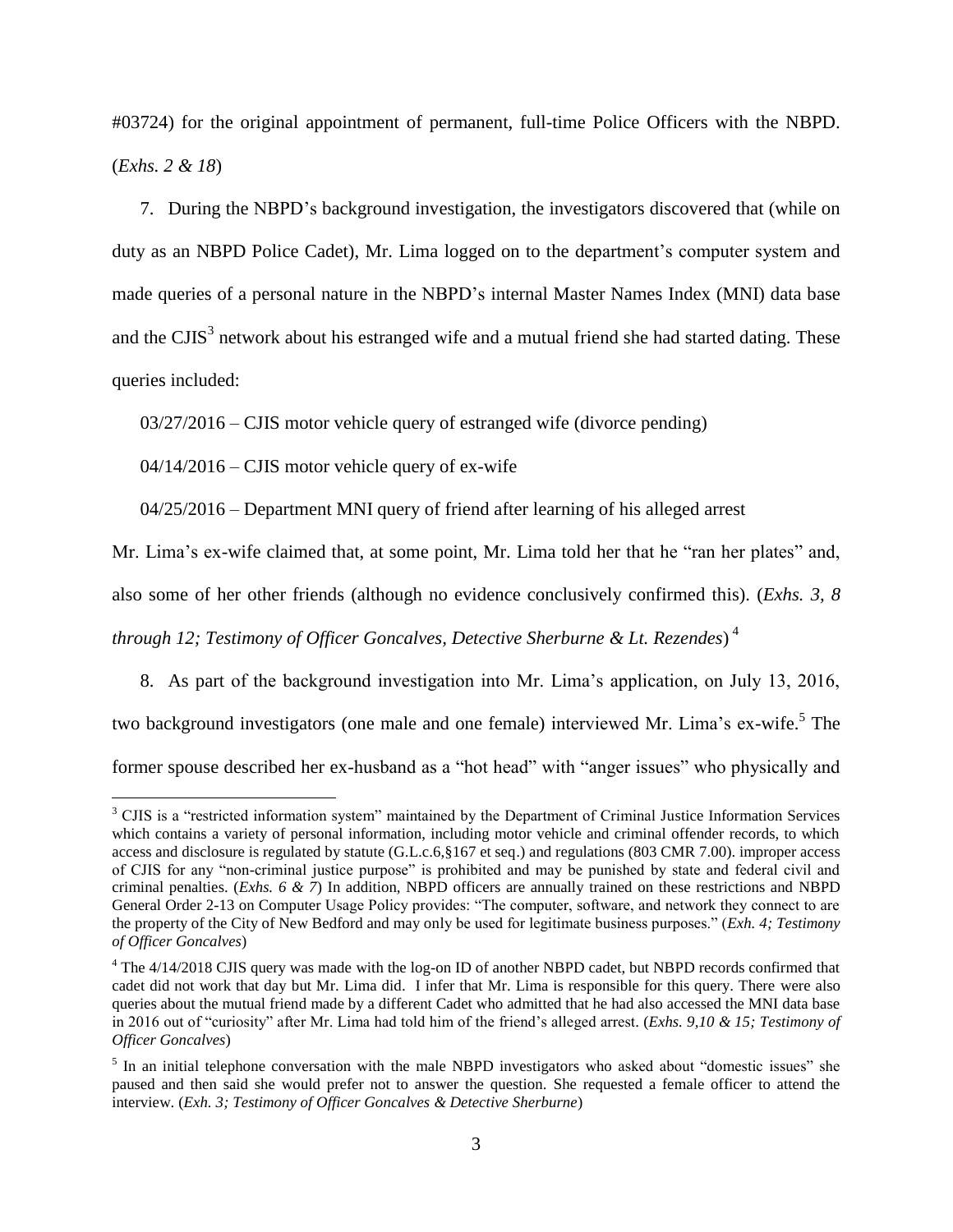emotionally abused her throughout their six-year relationship, at least six times strangling her almost to the point of unconsciousness. She said she was "young and stupid" and never reported the abuse. She reported that after he came home from overseas, Mr. Lima has been texting her, coming to her home and confronting visitors who would no longer visit her. She said she was in fear of Mr. Lima, told him to stop texting and to stay away or she would take "legal action", and blocked his number. (*Exhs.3,13,14&16; Testimony of Officer Goncalves & Detective Sherburne*)

9. The ex-wife described two specific events to the investigators. The first incident occurred three months earlier, around the end of April, when Mr. Lima arrived at her home and she let him in while calling his roommate to come get him. She claimed he was physically abusive, picking her up in a "bear hug" and throwing her to the floor. The second incident was on or about a month prior to the interview (June 17) when he confronted their mutual friend as he left her home. (*Exhs. 3, 13, 14 & 16; Testimony of Officer Goncalves & Detective Sherburne*) 6

10. The NBPD investigators advised the ex-wife of her right to seek a Chapter 209A abuse prevention order. On July 14, 2016, based on an affidavit which described, among other things, the two specific incidents described above, the ex-wife obtained an ex-parte Abuse Prevention Order which required Mr. Lima to stay away from the former spouse's home and workplace and to surrender all firearms in his possession. On July 21, 2017, after a hearing at which the ex-wife testified and Mr. Lima was represented by counsel but did not testify, the court extended the Abuse Prevention Order for one year and expressly reaffirmed the firearms surrender order. (*Exh.14; Testimony of Appellant*)

 $\overline{a}$ 

 $6$  Detective Sherburne currently works as a detective in the juvenile sex crimes unit. She presented as a well-trained, articulate witness with considerable experience in domestic violence cases. Her judgment that the ex-wife's statements were credible is based on that experience as well as the text messages she viewed and the ex-wife's body language and demeanor in this particular instance. She does not necessarily need to see photographs or other physical evidence of abuse to believe a victim of domestic violence. (*Testimony of Detective Sherburne*)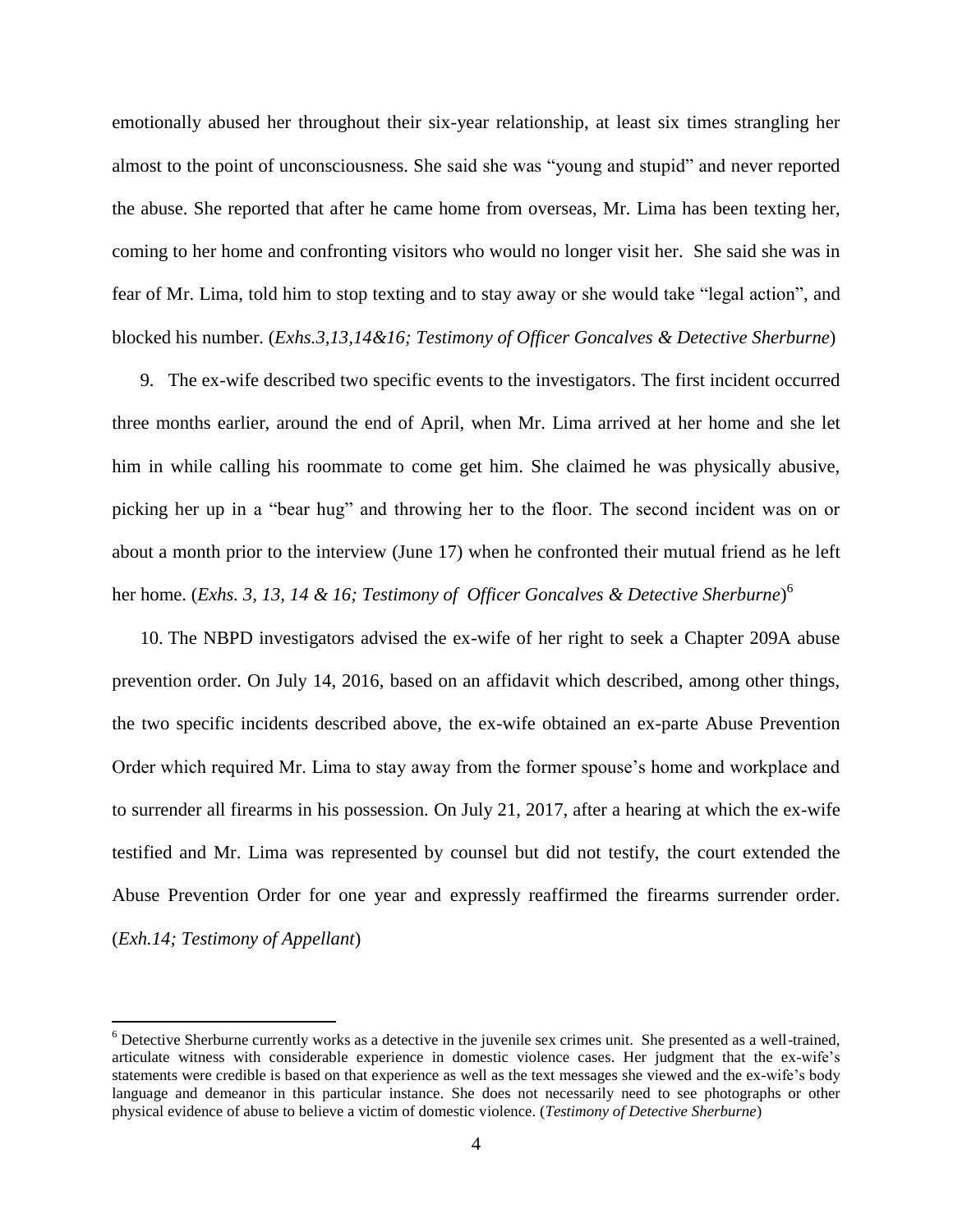11. On July 15, 2016, NBPD Lieutenant Rezendes, the superior officer supervising the hiring process, along with the two background investigators conducted a recorded interview of Mr. Lima. The interview began as a "non-criminal" employment interview, but midway through, Mr. Lima was given his "Miranda Rights." Mr. Lima admitted to "running the plates" of his exwife (he said, to get information needed for the divorce proceedings) and, after initially being equivocal about it, admitted to making a query of the mutual friend after hearing he had been arrested (apparently by reading about it in the newspaper). He denied any domestic abuse, stating that he only gave "bear hugs" to his ex-wife in the past to restrain her when she got physical and violent. After he returned, he was getting "mixed messages" and said he did see her, drive by or text her occasionally, essentially, just to "check on her." He confirmed the incident on which he said he showed up after having "three beers" and she called his roommate to bring him home. He confirmed the encounter on June 17, 2016, claiming he had only been "driving by" and happened to notice the friend. (*Exhs. 3, 13 & 15; Testimony of Appellant, Lt. Rezendes, Officers Goncalves & Sherburne*)

12. Following his interview, Mr. Lima withdrew his name from consideration for hiring as a NBPD Police Officer. He also resigned his position as an NBPD Police Cadet, effective August 5, 2016. (*Exh. 18*)

13. On December 1, 2016, Mr. Lima called the NBPD to report that, while he was at work, his ex-wife had come to his home, left a box that belonged to him on the porch and starting asking his roommate if Mr. Lima still lived there, as well as "all kinds of questions on how Mr. Lima was doing." The responding NBPD officer spoke with Mr. Lima, who reported that there was an outstanding restraining order against him and he did not know why his ex-wife would be

 $\overline{a}$ 

 $<sup>7</sup>$  Mr. Lima was asked about discrepancies in his application and performance as a Police Cadet which are not part of</sup> the reasons for his bypass and need not be further addressed in the Decision.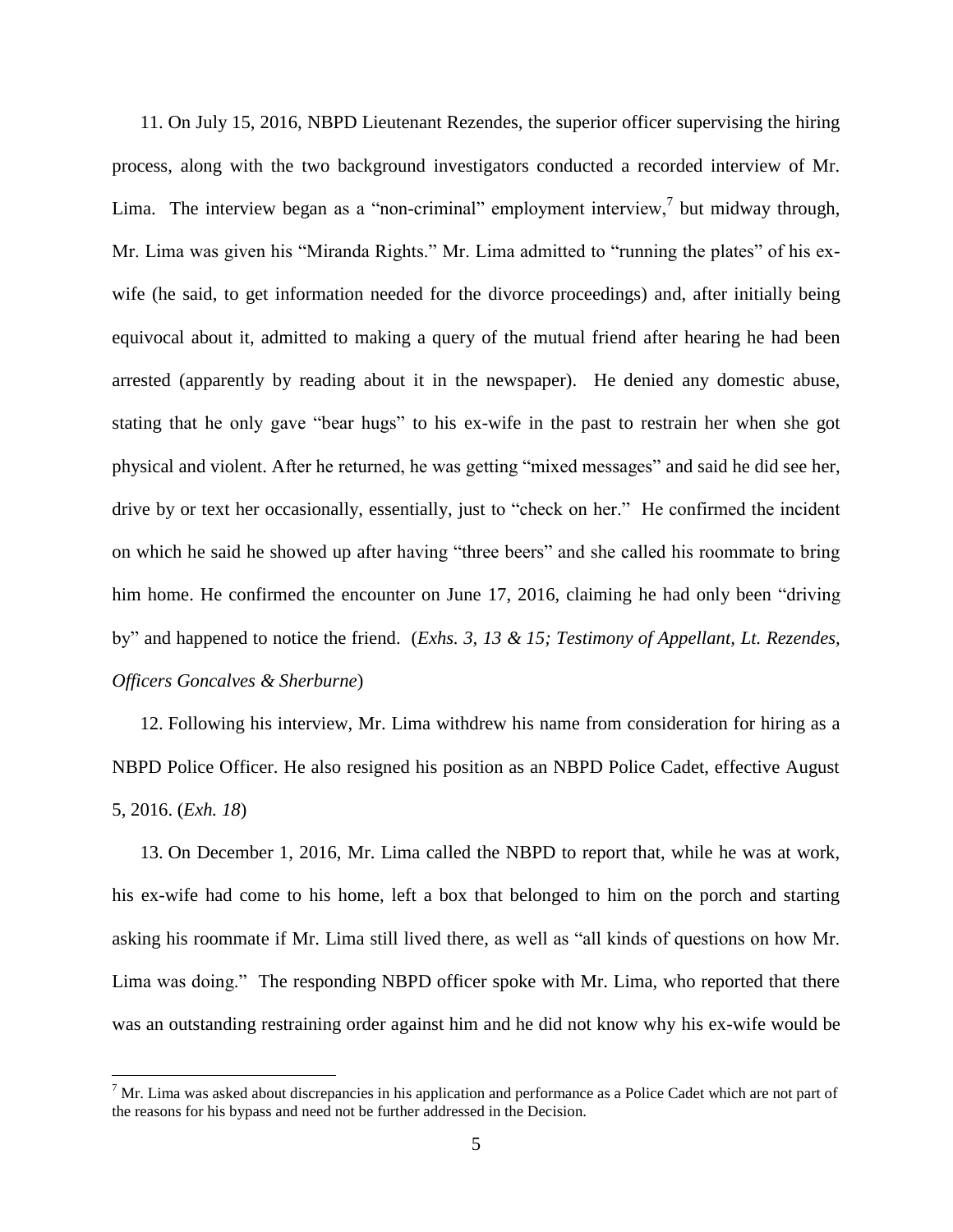coming to his house. The responding officer confirmed that there was an active restraining order and filed a "No Crime Involved" report. (*Exh. 21; Testimony of Appellant*)

14. In December 2016, as amended in February 2017, a new Certification (#04224) was issued to authorize the NBPD to hire up to 14 additional permanent, full-time Police Officers. Mr. Lima's name appeared on the certification and he reapplied, submitting a new NBPD Employment Application dated December 20, 2016. (*Exhs. 1 & 19*)

15. On or about January 9, 2017, Detective Sherburne was assigned to investigate Mr. Lima's second application. She confirmed that the 209A abuse prevention order and the firearms restriction it imposed remained in effect. She confirmed (with the commanding officer of the NBPD's firearms division) that an open restraining order precluded Mr. Lima from obtaining a license to carry a firearm, essential to become a police officer and, therefore, that Mr. Lima was ineligible to be appointed as an NBPD police officer. This report ended further consideration of his application. (*Exh. 20; Testimony of Detective Sherburne & Lt. Rezendes*)

16. On March 3, 2017, on a motion requesting that the 209A restraining order be vacated, the court entered a finding that "based on plaintiff having gone to defendant's home in December and her failure to appear at show cause hearing . . . she no longer has ongoing fear of defendant" and terminated the prior restraining order. (*Exh.14*)

17. By letter dated March 23, 2017, New Bedford Mayor Jonathan Mitchell, the appointing authority for the NBPD, requested approval from the Massachusetts Human Resources Division (HRD) to bypass Mr. Lima and remove his name from the current eligible list for future consideration for appointment to the NBPD, pursuant to Personnel Administration Rule PAR.09. The reasons stated for this request included "Allegations of Domestic Abuse" and "Abuse of official authority" while serving as a NBPD Police Cadet. (*Exh. 1*)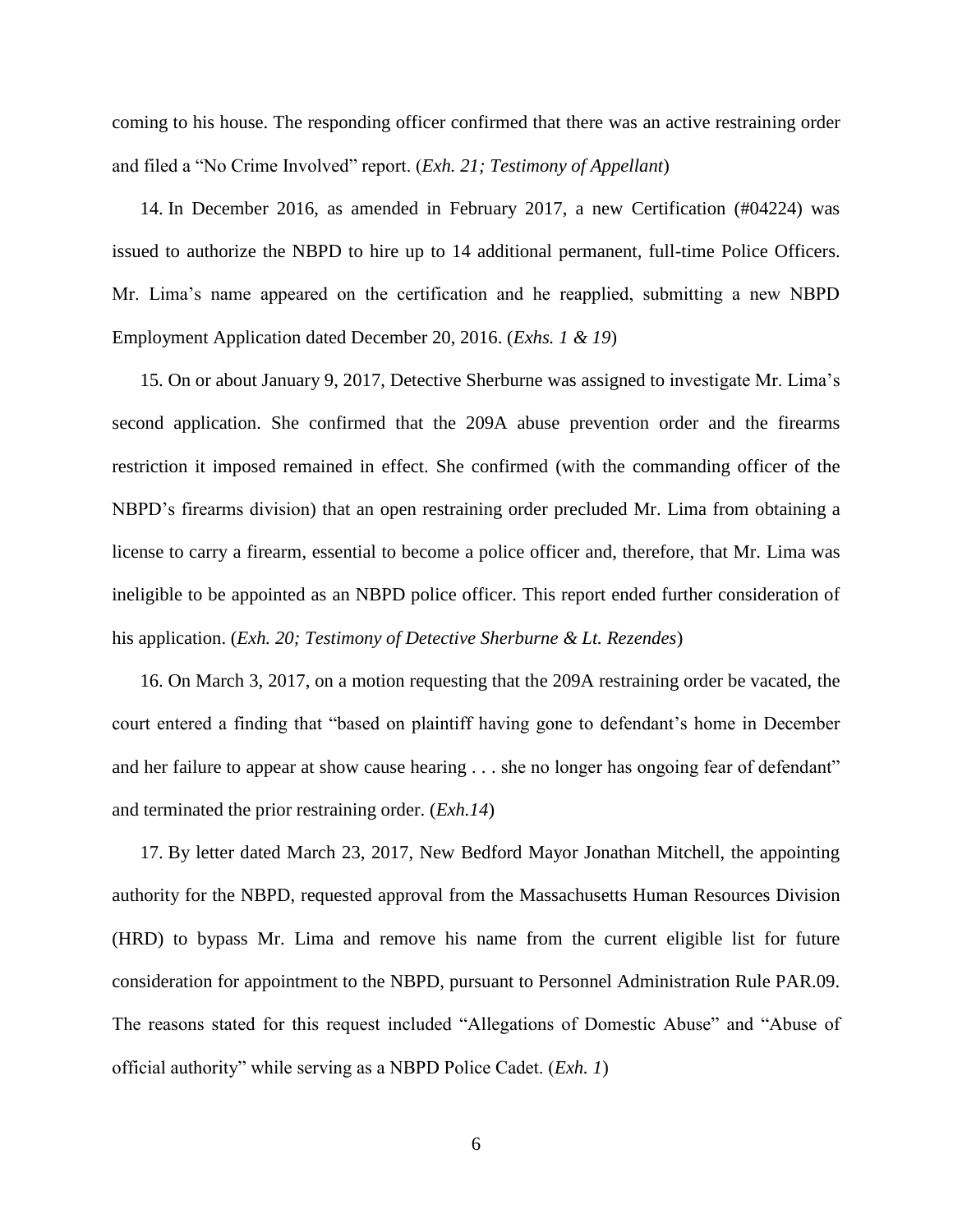18. By letter to Mr. Lima dated April 28, 2017, HRD notified Mr. Lima that his bypass and PAR.09 removal were approved. This appeal duly ensued. (*Exh.1; Claim of Appeal*)

### **APPLICABLE CIVIL SERVICE LAW**

The core mission of Massachusetts civil service law is to enforce "basic merit principles" described in Chapter 31 for "recruiting, selecting and advancing of employees on the basis of their relative ability, knowledge and skills including open consideration of qualified applicants for initial appointment" and "assuring that all employees are protected against coercion for political purposes, and are protected from arbitrary and capricious actions." G.L.c.31, §1.

Basic merit principles in hiring and promotion calls for regular, competitive qualifying examinations, open to all qualified applicants, from which eligible lists are established, ranking candidates according to their exam scores, along with certain statutory credits and preferences, from which appointments are made, generally, in rank order, from a "certification" of the top candidates on the applicable civil service eligible list, using what is called the 2n+1 formula. G.L.c. 31, §§6 through 11, 16 through 27; Personnel Administration Rules, PAR.09.

In order to deviate from that formula, an appointing authority must provide written reasons – positive or negative, or both, consistent with basic merit principles, to affirmatively justify bypassing a higher ranked candidate in favor of a lower ranked one. G.L.c.31,§27; PAR.08(4)

A person may appeal a bypass decision under G.L.c.31,§2(b) for de novo review by the Commission. The Commission's role is to determine whether, by a preponderance of evidence, the appointing authority had "reasonable justification" to bypass the candidate after making an "impartial and reasonably thorough review" of the background and qualifications of the candidate that was sufficient to form a "credible basis" to believe allegations of misconduct or other facts that presented "legitimate doubts" about the candidate's present fitness to perform the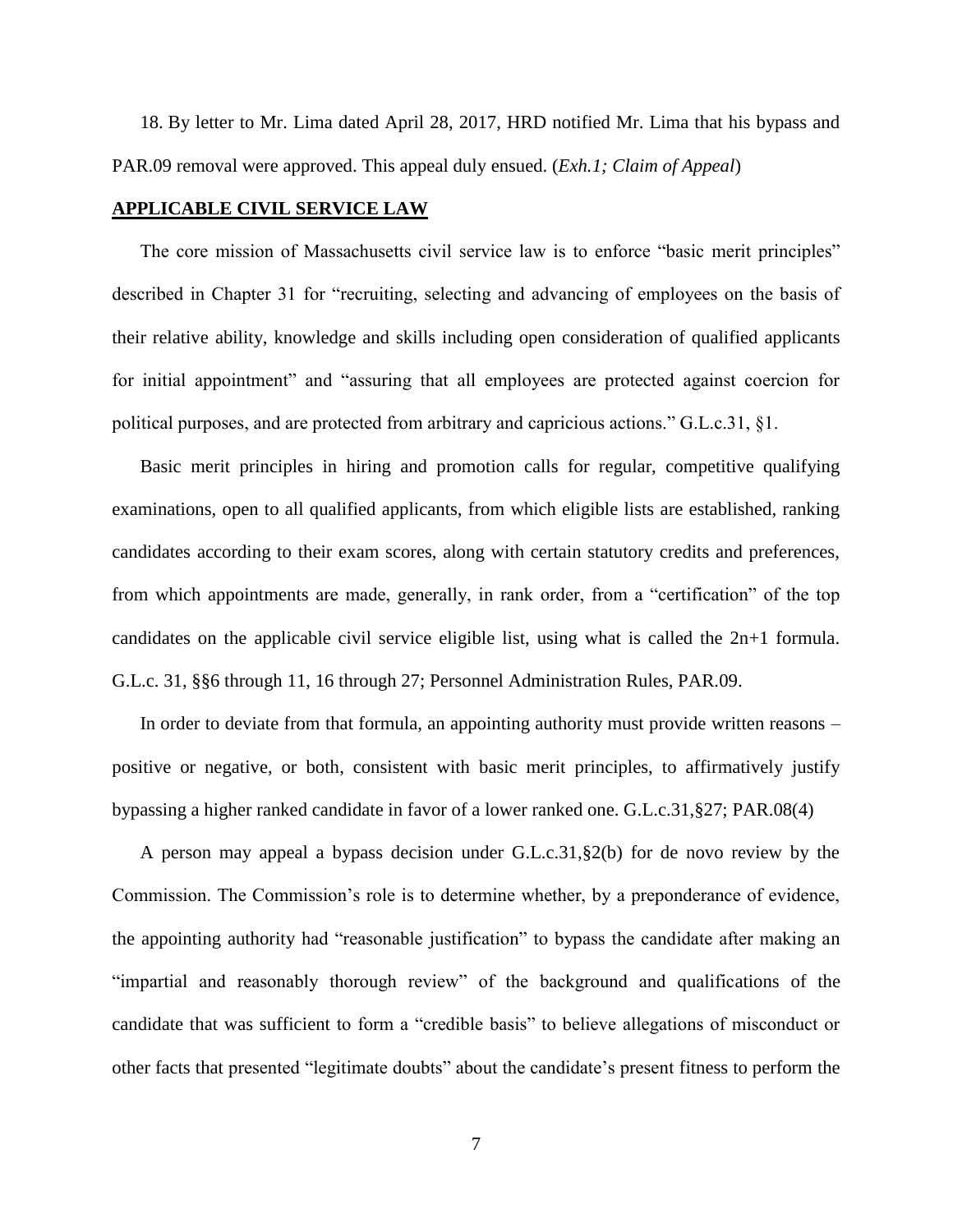duties of the position, in this case, the sensitive job of a police officer. Police Dep't of Boston v. Kavaleski, 463 Mass. 680, 688-89 (2012); [Beverly v. Civil Service Comm'n, 78 Mass.App.Ct.](http://web2.westlaw.com/find/default.wl?mt=Massachusetts&db=578&rs=WLW15.04&tc=-1&rp=%2ffind%2fdefault.wl&findtype=Y&ordoc=2029136022&serialnum=2023501172&vr=2.0&fn=_top&sv=Split&tf=-1&pbc=70F732C1&utid=1)  [182, 187 \(2010\);](http://web2.westlaw.com/find/default.wl?mt=Massachusetts&db=578&rs=WLW15.04&tc=-1&rp=%2ffind%2fdefault.wl&findtype=Y&ordoc=2029136022&serialnum=2023501172&vr=2.0&fn=_top&sv=Split&tf=-1&pbc=70F732C1&utid=1) Leominster v. Stratton, 58 Mass.App.Ct. 726, 727-28 (2003).

"Reasonable justification . . . means 'done upon adequate reasons sufficiently supported by credible evidence, when weighed by an unprejudiced mind, guided by common sense and by correct rules of law' ". Brackett v. Civil Service Comm'n, 447 Mass. 233, 543 (2006); Commissioners of Civil Service v. Municipal Ct., 359 Mass. 211,214 (1971), *citing* Selectmen of Wakefield v. Judge of First Dist. Ct., 262 Mass. 477,482 (1928). See also Mayor of Revere v. Civil Service Comm'n, 31 Mass.App.Ct. 315, 321 (1991) (bypass reasons "more probably than not sound and sufficient") The Commission has primary concern to ensure that the action comports with "[b]asic merit principles." [G.L.c.31,§1.](http://web2.westlaw.com/find/default.wl?mt=Massachusetts&db=1000042&rs=WLW15.04&docname=MAST31S1&rp=%2ffind%2fdefault.wl&findtype=L&ordoc=2029136022&tc=-1&vr=2.0&fn=_top&sv=Split&tf=-1&pbc=70F732C1&utid=1) See [Massachusetts Ass'n of Minority Law](http://web2.westlaw.com/find/default.wl?mt=Massachusetts&db=578&rs=WLW15.04&tc=-1&rp=%2ffind%2fdefault.wl&findtype=Y&ordoc=2029136022&serialnum=2001441097&vr=2.0&fn=_top&sv=Split&tf=-1&pbc=70F732C1&utid=1)  [Enforcement Officers v. Abban,](http://web2.westlaw.com/find/default.wl?mt=Massachusetts&db=578&rs=WLW15.04&tc=-1&rp=%2ffind%2fdefault.wl&findtype=Y&ordoc=2029136022&serialnum=2001441097&vr=2.0&fn=_top&sv=Split&tf=-1&pbc=70F732C1&utid=1) 434 Mass. 256, 259, (2001); [Beverly v. Civil Service Comm'n,](http://web2.westlaw.com/find/default.wl?mt=Massachusetts&db=578&rs=WLW15.04&tc=-1&rp=%2ffind%2fdefault.wl&findtype=Y&ordoc=2029136022&serialnum=2023501172&vr=2.0&fn=_top&sv=Split&tf=-1&pbc=70F732C1&utid=1)  [78 Mass.App.Ct. 182,188 \(2010\);](http://web2.westlaw.com/find/default.wl?mt=Massachusetts&db=578&rs=WLW15.04&tc=-1&rp=%2ffind%2fdefault.wl&findtype=Y&ordoc=2029136022&serialnum=2023501172&vr=2.0&fn=_top&sv=Split&tf=-1&pbc=70F732C1&utid=1) City of Cambridge v. Civil Service Comm'n, 43 Mass.App.Ct. 300, 303-305, rev.den., 428 Mass. 1102 (1997); MacHenry v. Civil Serv. Comm'n, 40 Mass. App. Ct. 632, 635 (1995), rev.den.,423 Mass.1106 (1996)

Appointing authorities are vested with a certain degree of discretion in selecting public employees of skill and integrity. The commission

". . . cannot substitute its judgment about a *valid* exercise of *discretion based on merit or policy considerations* by an appointing authority" but, when there are *"overtones of political control or objectives unrelated to merit standards or neutrally applied public policy*, then the occasion is appropriate for intervention by the commission."

See City of Cambridge v. Civil Service Comm'n, 43 Mass.App.Ct. 300, 303-305, rev.den., 428 Mass. 1102 (1997) (*emphasis added*) However, the governing statute, [G.L.c.31,§2\(b\),](https://1.next.westlaw.com/Link/Document/FullText?findType=L&pubNum=1000042&cite=MAST31S2&originatingDoc=Ib21af0ded3bd11d99439b076ef9ec4de&refType=LQ&originationContext=document&transitionType=DocumentItem&contextData=(sc.History*oc.UserEnteredCitation)) gives the Commission's de novo review "broad scope to evaluate the legal basis of the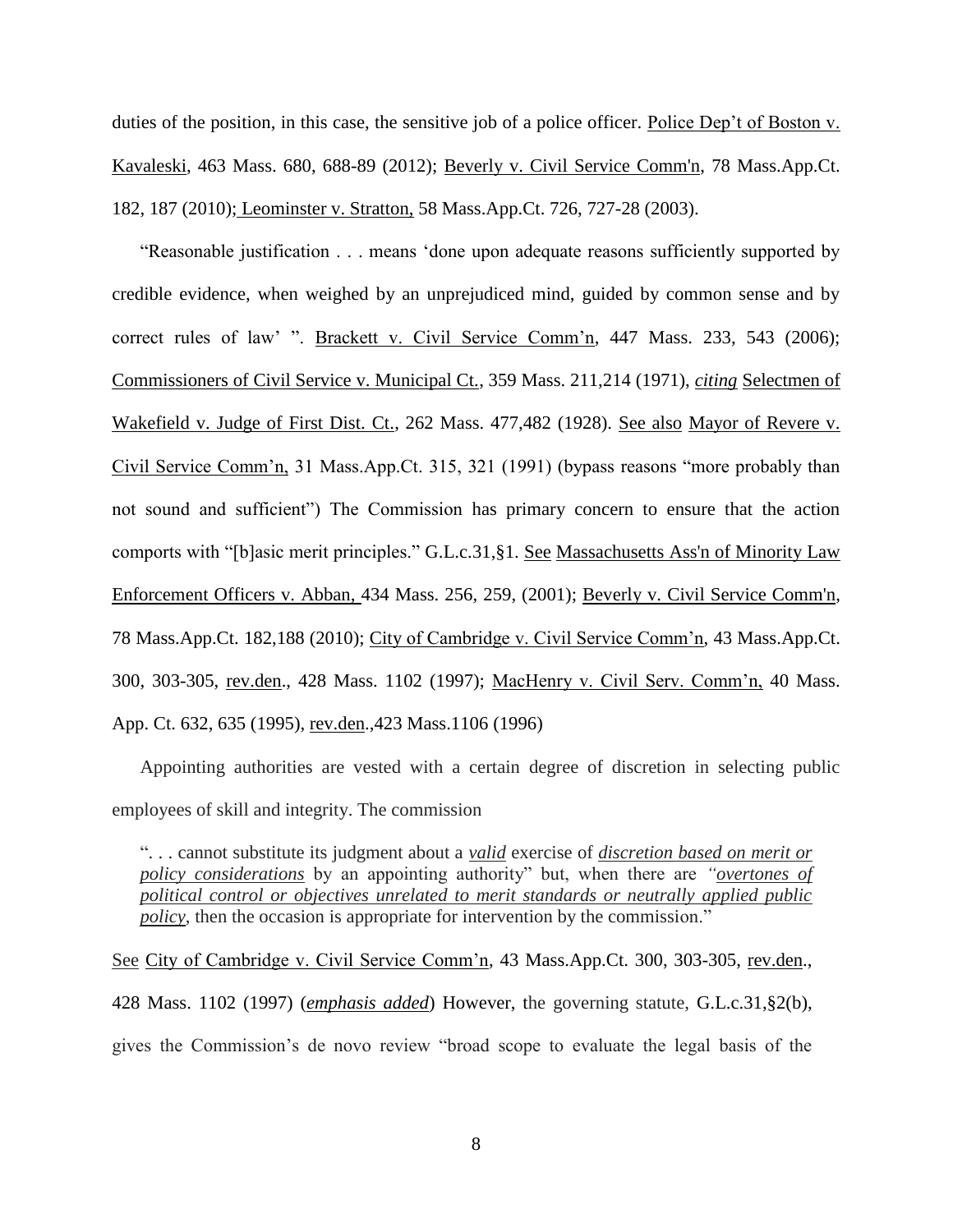appointing authority's action" and it is not necessary for the Commission to find that the appointing authority acted "arbitrarily and capriciously." Id.

The Commission does recognize that law enforcement officers are vested with considerable power and discretion and must be held to a high standard of conduct:

"Police officers are not drafted into public service; rather they compete for their positions. In accepting employment by the public, they implicitly agree that they will not engage in conduct which calls into question their ability and fitness to perform their official responsibilities."

Police Comm'r v. Civil Service Comm'n, 22 Mass.App.Ct. 364, 371, 494 N.E.2d 27, 32 rev.den. 398 Mass. 1103, 497 N.E.2d 1096 (1986). An appointing authority is justified to refuse to hire and/or to terminate a police officer who repeatedly demonstrates his "willingness to fudge the truth". See City of Cambridge v. Civil Service Comm'n, 43 Mass. 300, 303 (1997) ("a demonstrated willingness to fudge the truth in exigent circumstances was a doubtful characteristic for a police officer. . . . It requires no strength of character to speak the truth when it does not hurt.") See also Everton v. Town of Falmouth, 26 MCSR 488 (2013) and cases cited, aff'd, SUCV13-4382 (2014); Gonsalves v. Town of Falmouth and cases cited, 25 MCSR 231 (2012), aff'd, SUCV12-2655 (2014); Keating v. Town of Marblehead, 24 MCSR 334 (2011) and cases cited.

### **ANALYSIS**

New Bedford has proved by a preponderance of the evidence that the decision to bypass Mr. Lima was reasonably justified after they performed a reasonably thorough and impartial review of the facts relevant to his suitability to serve as a NBPD Police Officer.

First, in March and April 2016, while serving as an NBPD Police Cadet, Mr. Lima violated the NBPD rules and Massachusetts regulations prohibiting access to the NBPD's internal MNI data base and the state-wide CJIS data base, by using his position as a Police Cadet to retrieve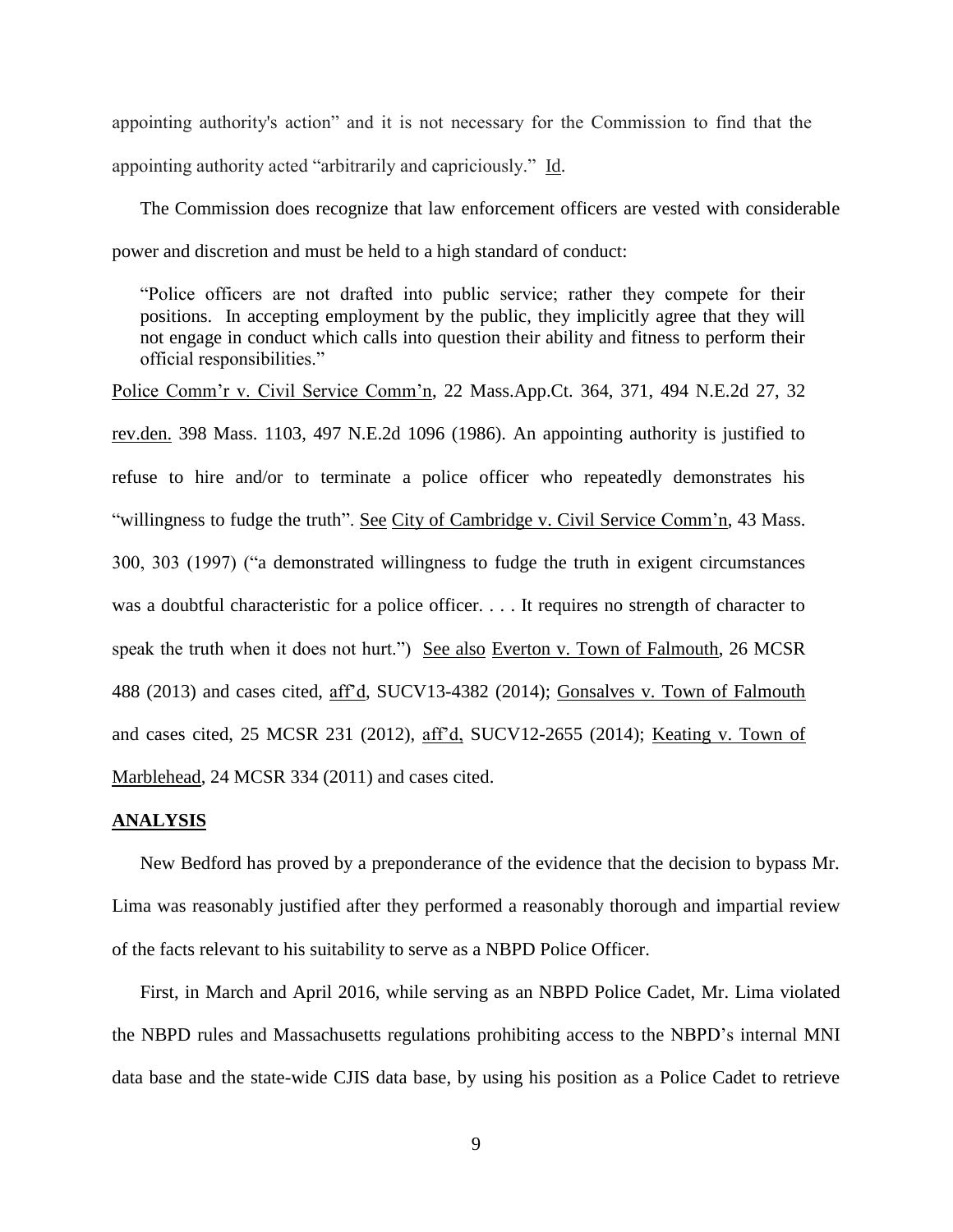information from those data bases for personal, and not "criminal justice" or "police" business. On at least one occasion, Mr. Lima accessed the data by logging in with the access code of a coworker, rather than his own. These recent incidents of misconduct, alone, provide reasonable justification to bypass him.

Second, the 209A restraining order against Mr. Lima also provides independent, reasonable justification for the bypass. Although Mr. Lima denies that he ever physically abused his exwife, and accuses her of false claims against him, the NBPD does not have the burden to prove, and the Commission is not required to find, who is telling the truth here. "Reasonable justification" means only that, after an "impartial and reasonably thorough review", there is a "credible basis" to believe allegations of misconduct that present "legitimate doubts" about Mr. Lima's suitability to serve in the sensitive job of an NBPD police officer. E.g., [Beverly v. Civil](http://web2.westlaw.com/find/default.wl?mt=Massachusetts&db=578&rs=WLW15.04&tc=-1&rp=%2ffind%2fdefault.wl&findtype=Y&ordoc=2029136022&serialnum=2023501172&vr=2.0&fn=_top&sv=Split&tf=-1&pbc=70F732C1&utid=1)  [Service Comm'n, 78 Mass.App.Ct. 182 \(2010\)](http://web2.westlaw.com/find/default.wl?mt=Massachusetts&db=578&rs=WLW15.04&tc=-1&rp=%2ffind%2fdefault.wl&findtype=Y&ordoc=2029136022&serialnum=2023501172&vr=2.0&fn=_top&sv=Split&tf=-1&pbc=70F732C1&utid=1) New Bedford met this standard, based on the testimony of the background investigators who found the ex-wife's claims to be credible, the order entered by a judge after hearing from both the ex-wife and Mr. Lima's counsel, and his own admission to behavior (e.g., a tumultuous relationship that required restraining her with "bear hugs"). New Bedford had reason to infer that there was, indeed, more physical altercation between them than he acknowledged, which, together with the judicially approved restraining order, serves to confirm the NBPD's "legitimate doubt" about his present suitability for appointment.

I have not overlooked the fact that, as of March 23, 2017, the date on which New Bedford sent its request to HRD to bypass and PAR.09 remove Mr. Lima, the restraining order had been vacated. The evidence did not indicate that New Bedford learned of that fact before it submitted the request to HRD and, more importantly, the decision to bypass Mr. Lima was made in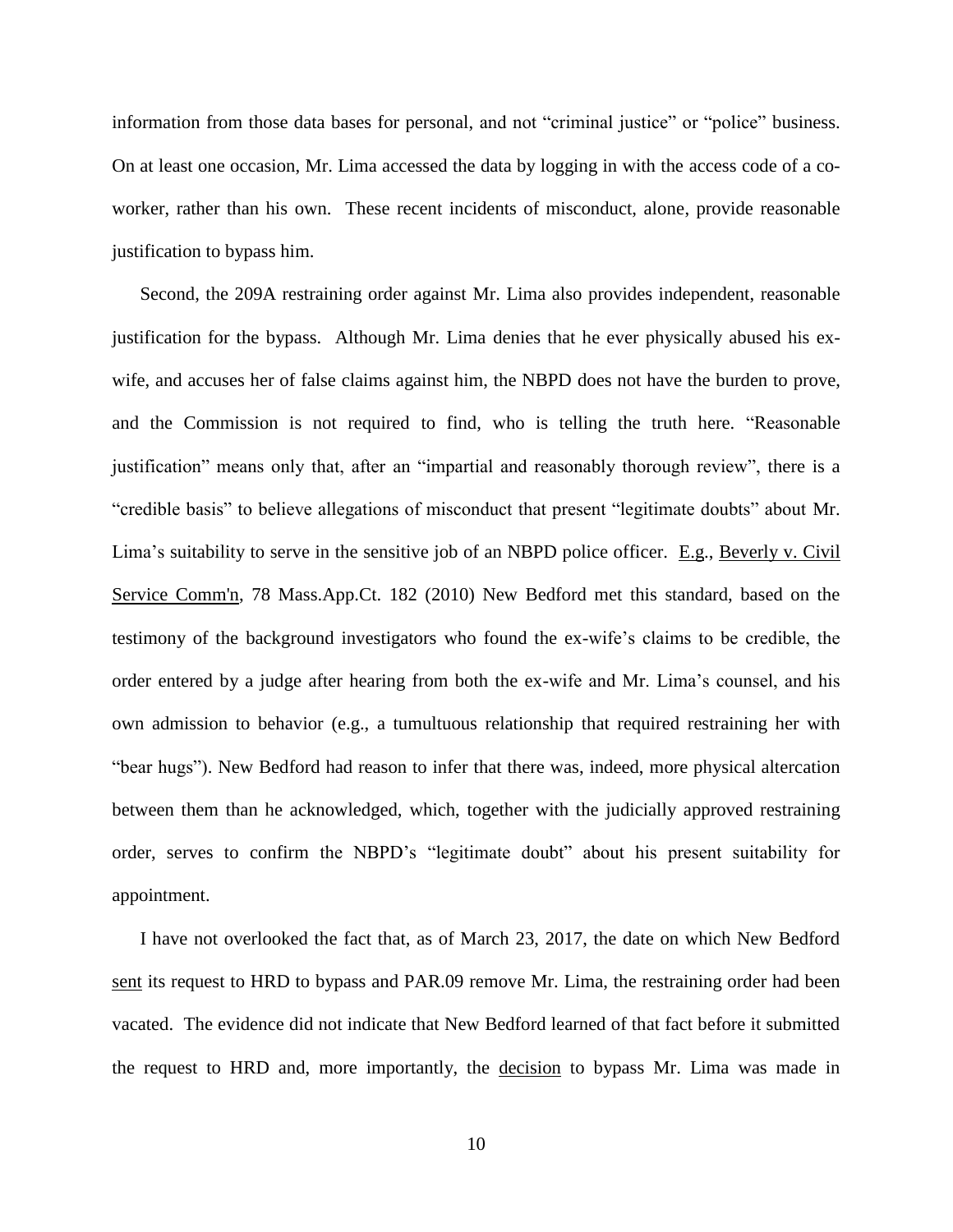January, while the order was still active and, legally, prevented Mr. Lima from carrying a firearm for at least another six months. New Bedford had no obligation, having completed a "through and impartial review" in January, to further investigate the status of the restraining order before formally submitting the bypass request, even after Mr. Lima had filed a police report concerning his ex-wife's unannounced visit to his home when he was away. Finally, even if the termination of the restraining order was a fact that New Bedford "knew or should have known" at the "time of the bypass", the close proximity of the underlying event remains sufficient to present "legitimate doubt" about Mr. Lima's suitability for appointment.

Third, I find no indication that Mr. Lima was bypassed for any ulterior political reasons, favoritism toward others or unlawful bias. Indeed, Mr. Lima's overall ambition and solid service as a NBPD Police Cadet and his military service were included among the positive attributes in his record that NBPD recognized he possessed. It may be that, in time, he will be able to establish that the blemishes on that record which tripped him up this time are behind him.

Fourth, as the eligible list from which this appointment was made has now expired, and the effectiveness of the PAR.09 removal no longer effective, the PAR.09 removal issue is now moot and the Commission need not separately address it here.

#### **CONCLUSION**

In sum, for the reasons stated herein, this appeal of the Appellant, Stephens P. Lima, is *dismissed.* 

> Civil Service Commission */s/Paul M. Stein*  Paul M. Stein, Commissioner

By vote of the Civil Service Commission (Bowman, Chairman; Camuso, Ittleman, Stein and Tivnan, Commissioners) on February 28, 2019.